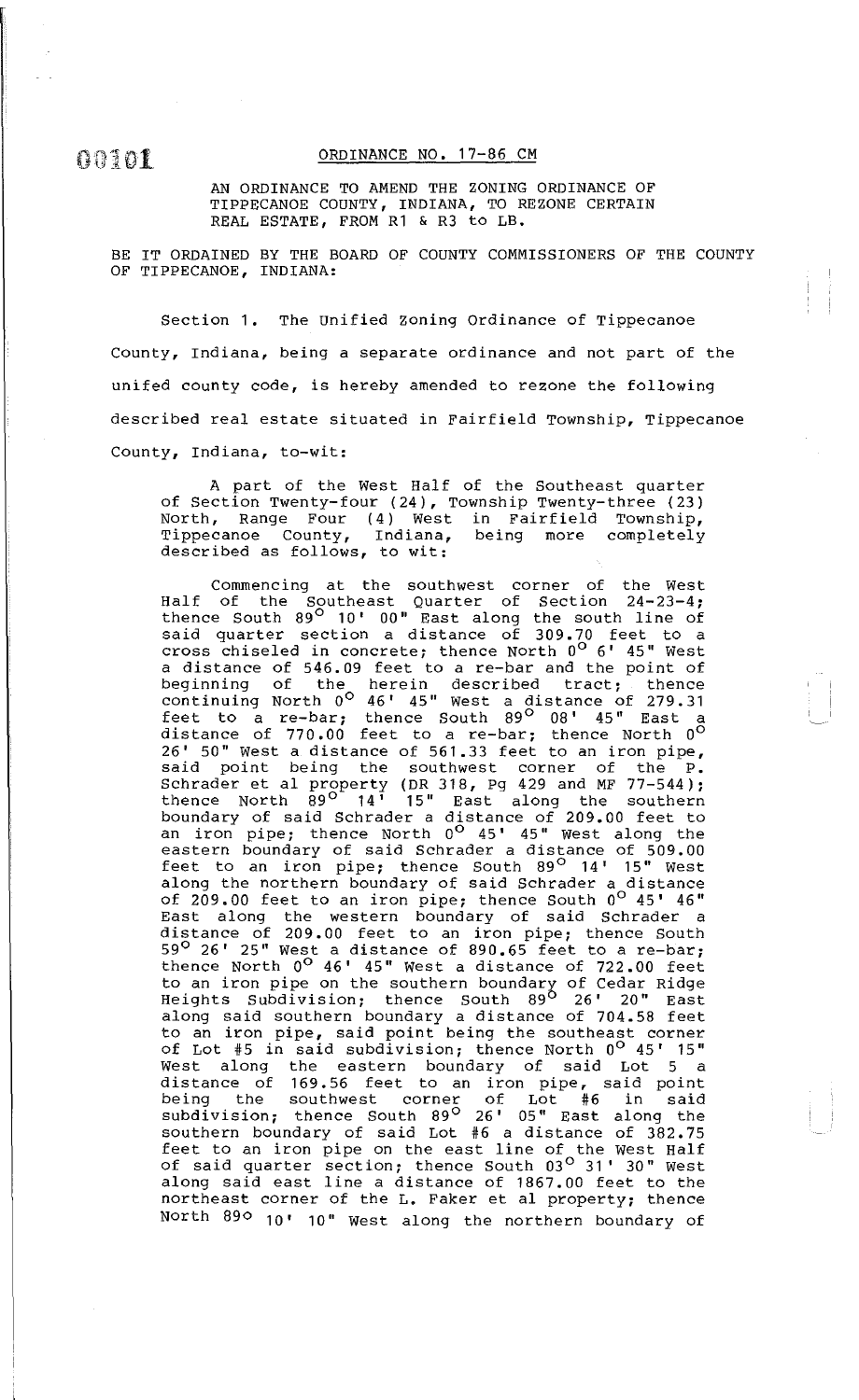said Faker a distance of 519.66 feet to an iron pipe; thence South  $0^{\circ}$  40' 15" West along the western boundary of said Faker a distance of 49.00 feet to an iron pipe on the northern right-of-way of an access road; thence North 39° 56' 00" west along said right of way a distance of 12.49 feet to a right-of-way marker; thence northwesterly along a curve being concave southerly, having a radius of 622. 96 feet, an interior angle of 45° 25' 40", a chord length of 481.09 feet, and a chord bearing of North  $50^{\circ}$  24' 00" West a distance of 493.92 feet to a right-of-way marker; thence North 78<sup>0</sup> 40' 15" west along said right-of-way a distance of 101.09 feet to a right-of-way marker; thence North 73° 14' 26" west along said right-of-way a distance of 53.18 feet to a re-bar and the point of beginning, containing 27. 434 acres.

## ALSO

(J)  $\overline{\mathcal{C}}$ 

LO<br>LU  $\Omega$ <l'.

A part of the West half of the Southeast quarter of Section twenty-four (24), Township twenty-three (23) North, Range four (4) West, more completely described as follows, to-wit:

Beginning at a point, said point being one thousand six hundred sixty-five and  $82/100$  (1665.82) feet North and one thousand eighty-one and 38/100 (1081.38) feet East of the Southwest corner of the West half of the Southeast quarter of said Section twenty-four (24), in Township and Range aforesaid; thence North  $0^\circ$  East and parallel to the West line of said half quarter-section a distance of two hundred nine and  $0/10$  (209.0) feet to an iron pipe; thence North 90<sup>0</sup> East a distance of two hundred nine and 0/10  $(209.0)$  feet to an iron pipe; thence South  $0^{\circ}$  West and parallel to the west line of said half quarter Section a distance of two hundred nine and 0/10 (209.0) feet to an iron pipe; thence South 90<sup>0</sup> West a distance of two hundred nine and 0/10 (209.0) feet to an iron pipe and the place of beginning, containing one and 0/10 (1.0) acre, more or less.

Located in Fairfield Township, Tippecanoe County, Indiana.

ALSO

A part of the West Half of the Southeast quarter of Section Twenty-four (24), Township Twenty-three (23) va becoren Inding Tour (11), romaning India, and (15) Tippecanoe County, Indiana, more completely described as follows, to-wit:

Beginning at an iron pipe, said point being 1665.82 feet North and 1081.38 feet East of the Southwest Corner of the west Half of the Southeast Quarter of said Section 24-23-4, said point also being the Southwest corner of the Schrader property (DR. 318, P. 429); thence North 90<sup>0</sup> 00' East along the Southern Boundary of said Schrader a distance of 209.00 feet to an iron pipe; thence South  $0^{\circ}$  00' West a distance of 300.00 feet to an iron pipe; thence South 90° 00' West and parallel to said Schrader South line a distance of 209.00 feet to an iron pipe; thence North 0<sup>0</sup> 00' East a distance of 300.00 feet to an iron pipe and the point of beginning, containing 1.44 acres, more or less.